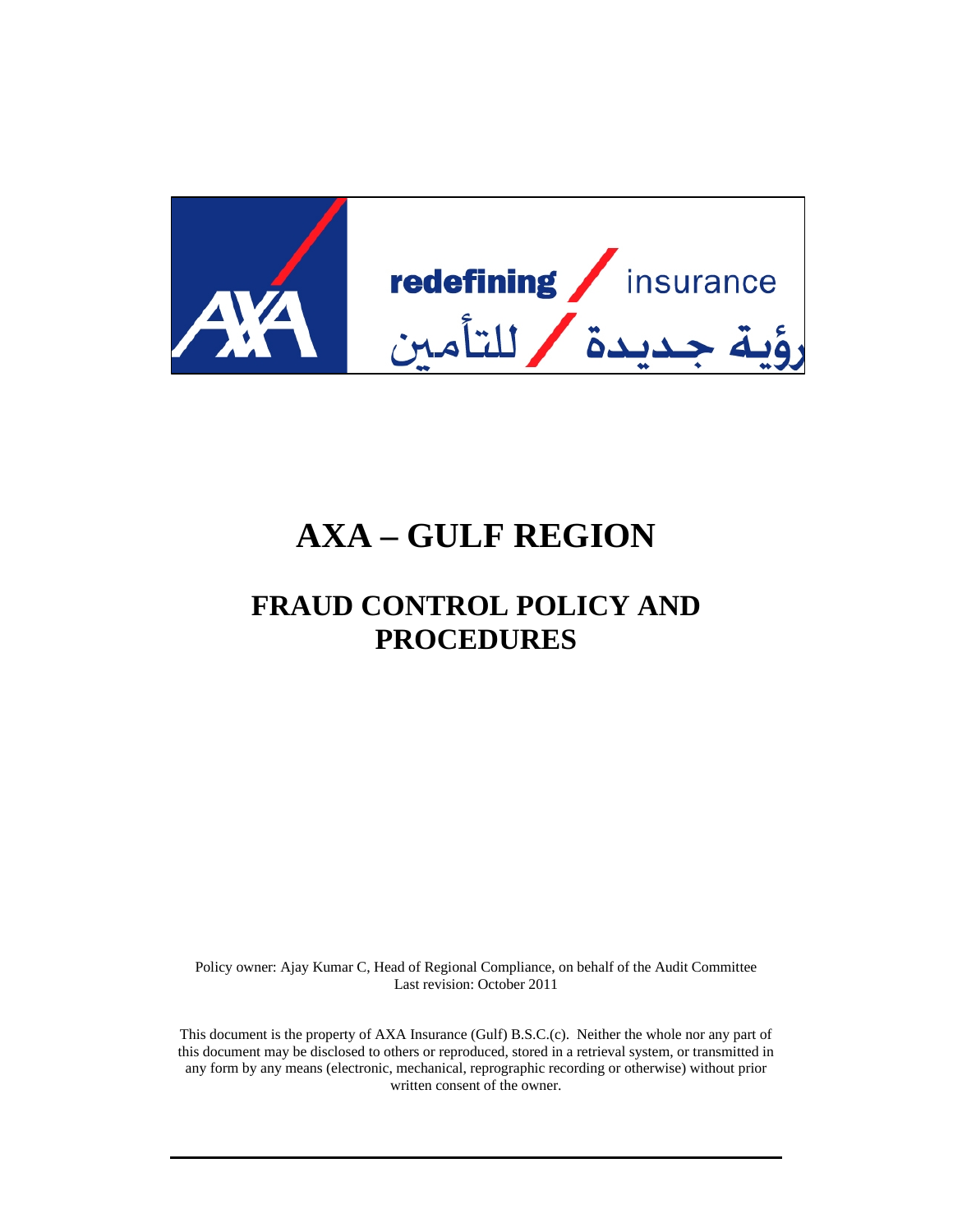## **Authorised For Issue October 2011**

| Prepared<br><b>Ajay Kumar Chettuvetty,</b><br><b>Head of Regional Compliance</b>                                                                                                                                                                   | Date |  |  |
|----------------------------------------------------------------------------------------------------------------------------------------------------------------------------------------------------------------------------------------------------|------|--|--|
| Reviewed<br><b>Ting Ting Chai</b><br><b>Head of Regional Audit</b>                                                                                                                                                                                 | Date |  |  |
|                                                                                                                                                                                                                                                    | Date |  |  |
| <b>Jerome Droesch</b><br><b>Chief Executive Officer</b><br>(Authorized to sign on behalf of the Audit Committee which approved the policy<br>in their meeting held on  and ratified by the Board Executive<br>Committee in their meeting held on ) |      |  |  |

The following is a brief summary of the most recent revisions to this document.

| <b>Version</b><br>No. | <b>Date</b>   | <b>Author</b>                | <b>Scope / Remarks</b>                                                                  |
|-----------------------|---------------|------------------------------|-----------------------------------------------------------------------------------------|
| Version 1.0           | November 2008 | Ajay Kumar $C$ Initial issue |                                                                                         |
| Version 2.0           | October 2011  |                              | Ajay Kumar C   Changed to incorporate requirements of<br>AXA Group Fraud control policy |
|                       |               |                              |                                                                                         |

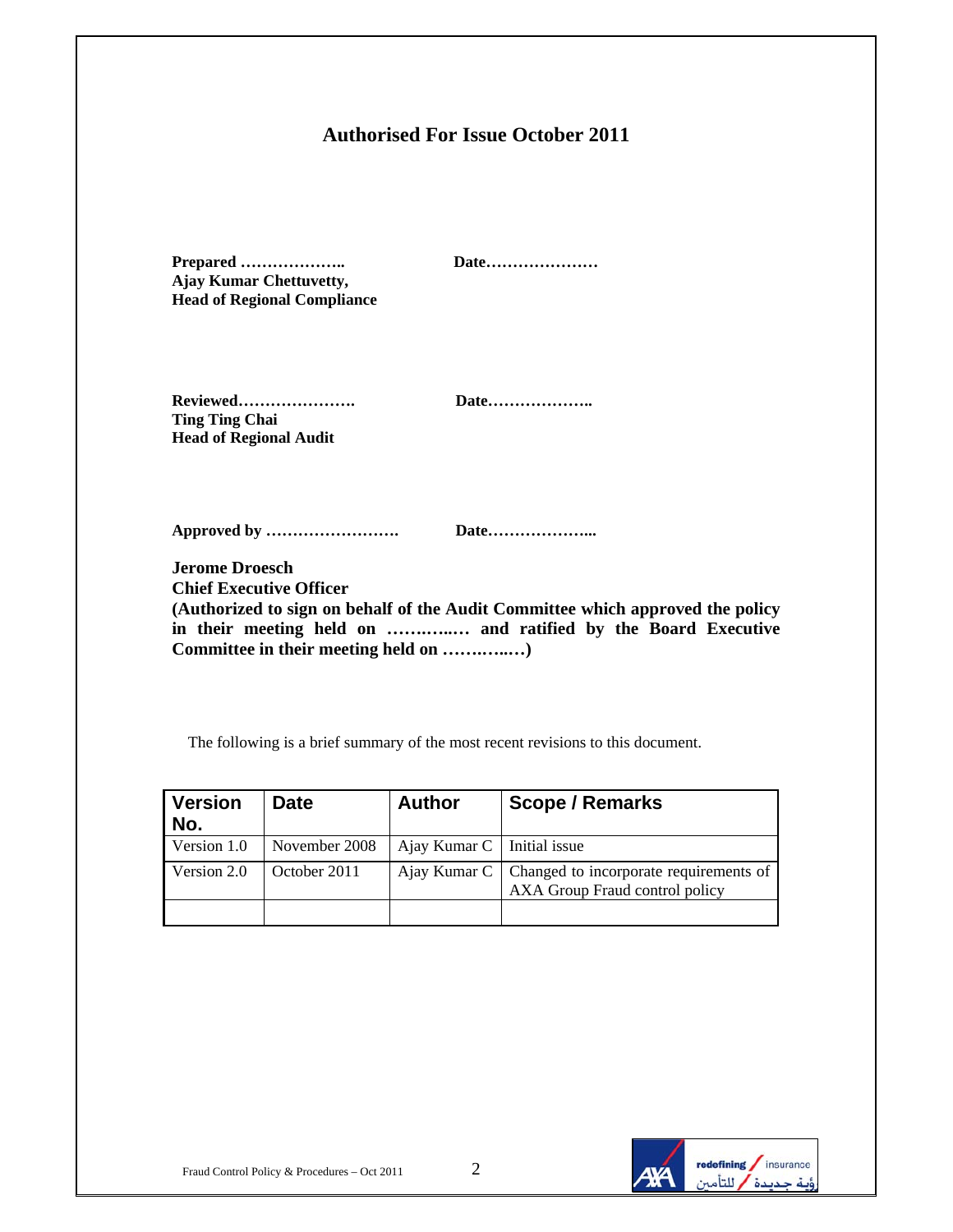## **AXA GULF FRAUD CONTROL POLICY**

### **Contents**

| 2. |  |
|----|--|
| 3. |  |
| 4. |  |
|    |  |
|    |  |
|    |  |
|    |  |
| 9. |  |
|    |  |

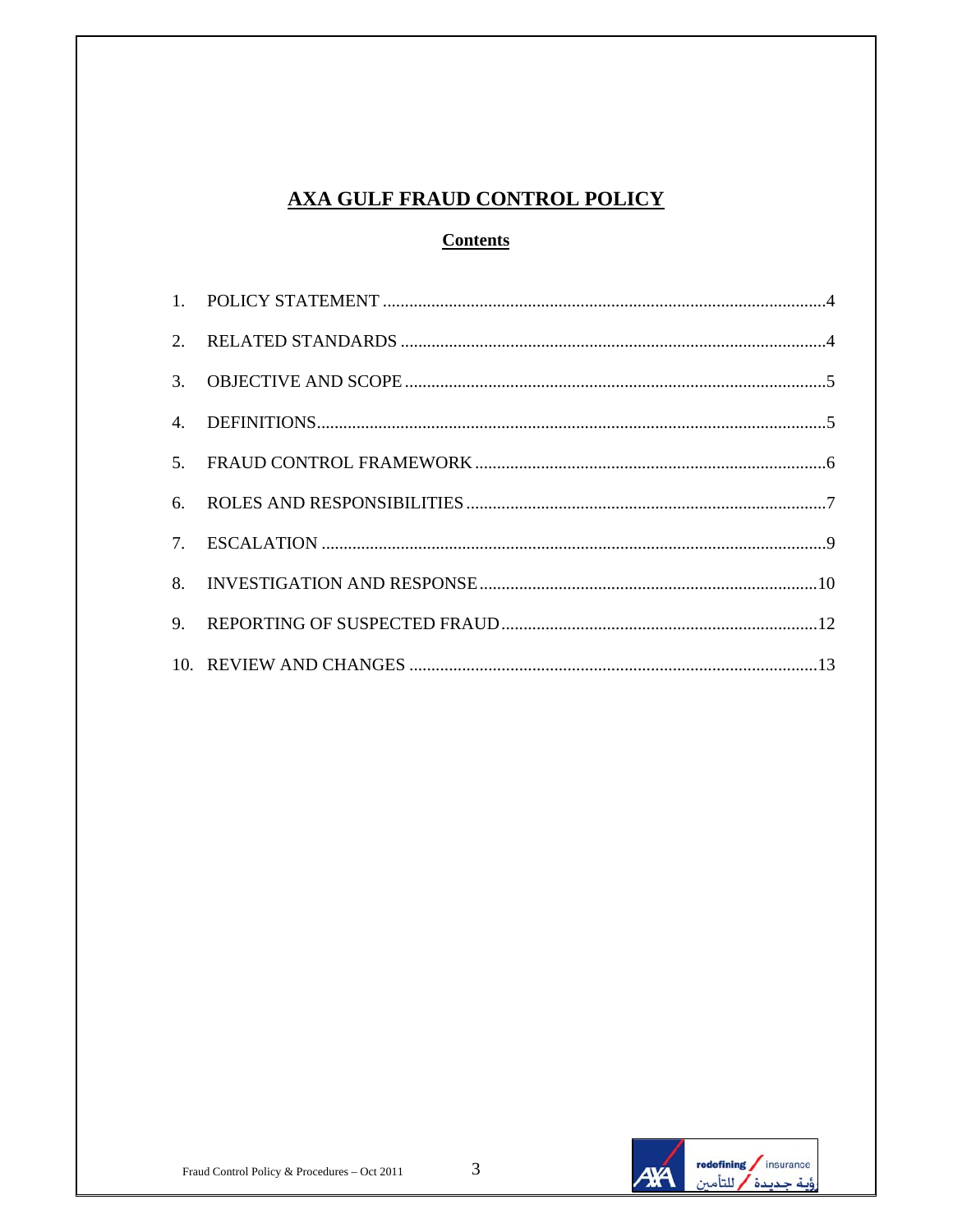## **1. POLICY STATEMENT**

AXA is a global leader in the provision of financial protection and wealth management and is committed to conducting its business according to the highest standards of honesty and fairness. This commitment to observing the highest ethical standards is designed to ensure compliance with laws and regulations in the various jurisdictions where we operate, to earn the continued trust of our clients, shareholders, personnel and business partners.

AXA Gulf is committed to fraud control with an emphasis on proactive prevention and detection measures in an effort to reduce opportunities which could lead to fraud. The Company's approach to fraud control centers on maintaining a legal and ethical climate which encourages all stakeholders to protect the Company's assets and escalate any suspicion of fraud.

AXA has a zero tolerance to fraud. AXA Gulf shall demonstrate their approach to achieving the zero tolerance culture.

When a fraud is detected, suspected or alleged, AXA Gulf will fully investigate the matter, and implement measures (e.g. containment of the area under investigation, sanction, police/judicial claim..) to recover and minimize any loss to the Company. Loss may be financial, reputational or regulatory. AXA Gulf also considers fraudulent all intentional wrongdoings intended at causing a loss to AXA Gulf but detected before the occurrence of such loss. Internal controls will be reviewed in the light of frauds to reinforce mitigation measures.

This policy is based on AXA Group's Fraud Control Policy of July 2011 which intends to establish certain minimum Group-wide requirements and guiding principles for all AXA companies. This Policy is not intended to be an exhaustive guide to all the detailed anti-fraud rules and regulations that may be applicable to AXA Gulf Regional entities. Local fraud policies implemented in the different countries/entities in the region may only expand some aspects of the Group policy but shall restrict neither its scope nor its definitions unless such limitations result from local laws and regulations.

#### **2. RELATED STANDARDS**

This policy should be read in conjunction with the AXA Group Standard on Fraud Control and other Group and/or local policies like The Anti-Money Laundering and Counter Terrorist Financing Charter, The Compliance and Ethics guide including the whistleblowing and employee complaints policies and any other relevant local policies.

In the event that this policy conflicts with applicable laws and regulations requirements, the policy (or specific provision) will not apply to the country/entity until such time as these conflicts have been resolved in a manner consistent with the applicable legal, contractual and corporate governance requirements.

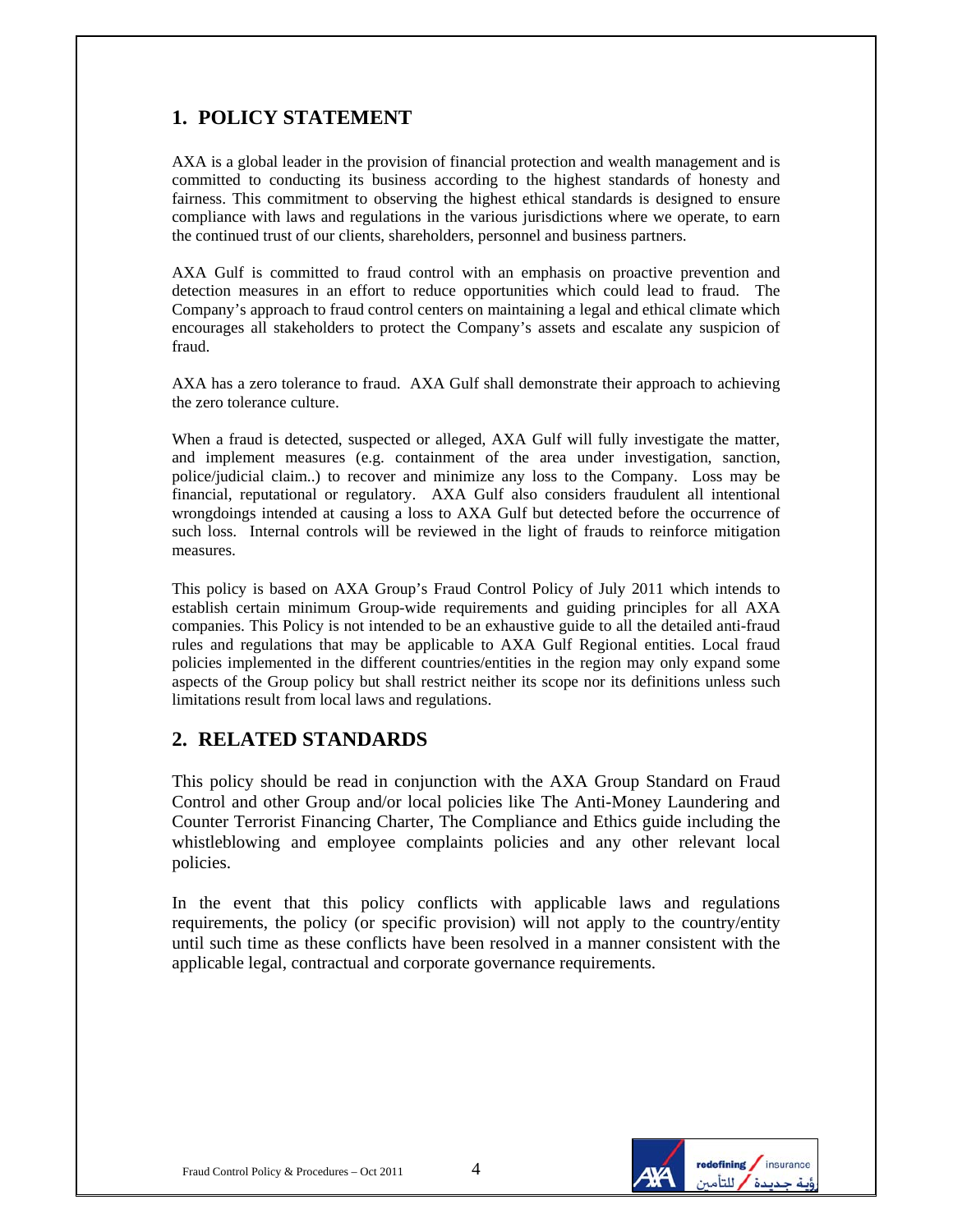## **3. OBJECTIVE AND SCOPE**

#### **A. Objective**

This Policy outlines an organisational approach to managing fraud. It:

- Defines what fraud means for AXA
- Sets out the elements of the Fraud Control Framework for the Group:
	- o Roles and responsibilities of management and staff in proactively reducing fraud, through prevention and detection controls
	- o Required elements of an investigation response function
	- o Reporting requirements to AXA Group

#### **B. Scope**

This policy applies to all types of fraud that may be experienced by AXA, regardless of the origin of that risk.

Unless otherwise specified, this policy applies to all entities in the Gulf Region meaning all branches and subsidiaries of AXA Gulf.

The policy applies to all staff, be they employed on a permanent or temporary basis, regardless of seniority and position in the organisation. Management should ensure that all staff are required to make themselves aware of this policy.

## **4. DEFINITIONS**

AXA defines fraud as a deliberate action or omission carried out by an individual or organisation which intends to create a loss to AXA or its business partners, or a gain to the perpetrator.

Fraud is a conduct issue, having at least of the following features:

- False representation or misstatement a representation is false if it is untrue or misleading and if the person making it knows that it is or might be untrue or misleading
- Failure to disclose information a person becomes a fraudster if he dishonestly fails to disclose to another person information which he has duty to disclose and intends by doing so to make a gain for himself or another, or to cause loss to another, or to expose another to a risk of loss.
- Abuse of position  $-$  a person becomes a fraudster if they dishonestly fail to safeguard the financial interests of another person, in a way that exposes that person to the risk of or actual financial loss. A genuine error becomes a fraud if the responsible person fails to disclose it to management, and AXA suffers a loss.

Any intentional wrongdoing intended to cause a loss but which is prevented by controls is still considered to be a fraud. The actual or suspected loss to AXA or its business partners and gain to the perpetrator may be of a financial, regulatory and reputational nature.

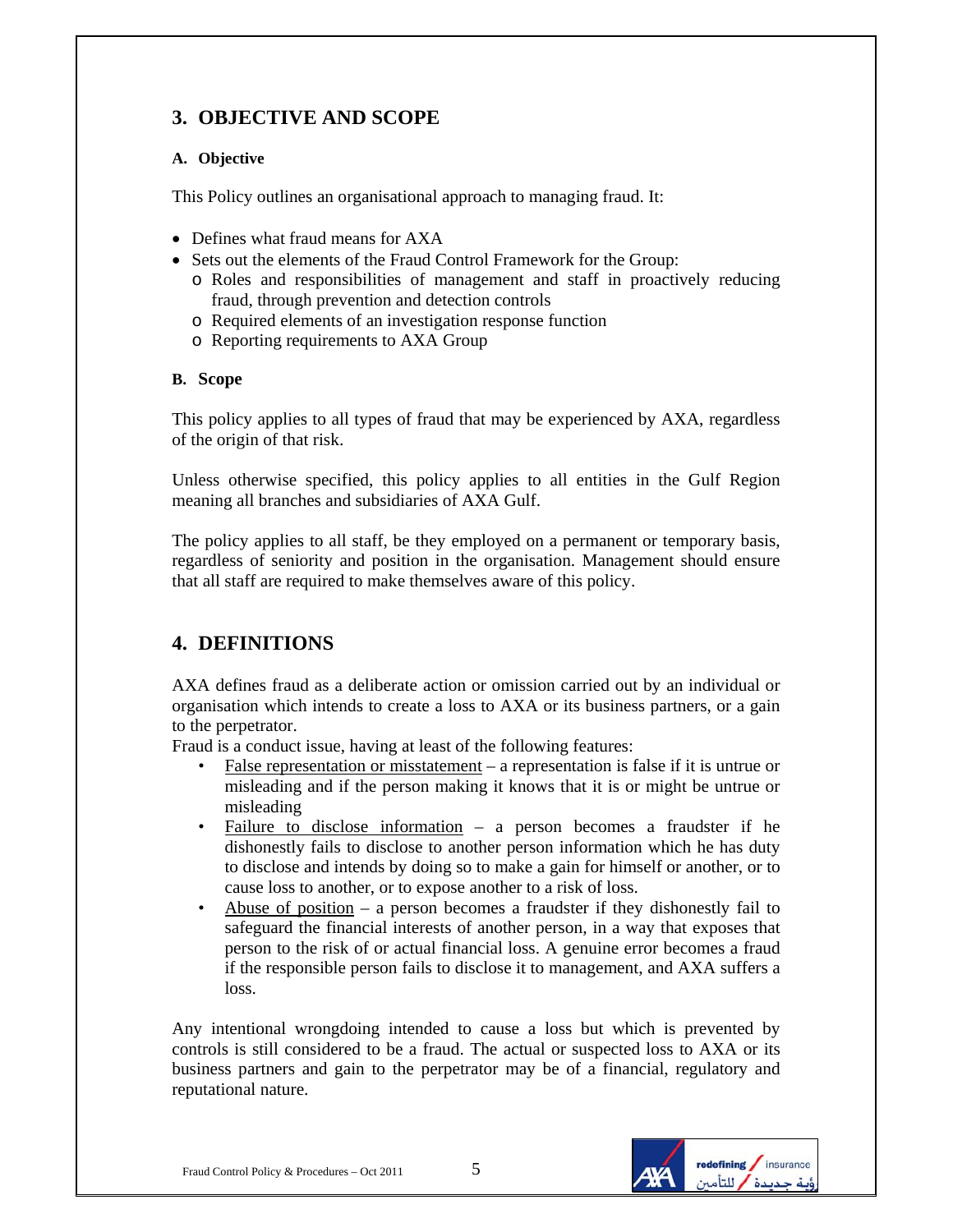## **5. FRAUD CONTROL FRAMEWORK**

The AXA Fraud Control Environment is composed of 7 pillars gathered in two groups:



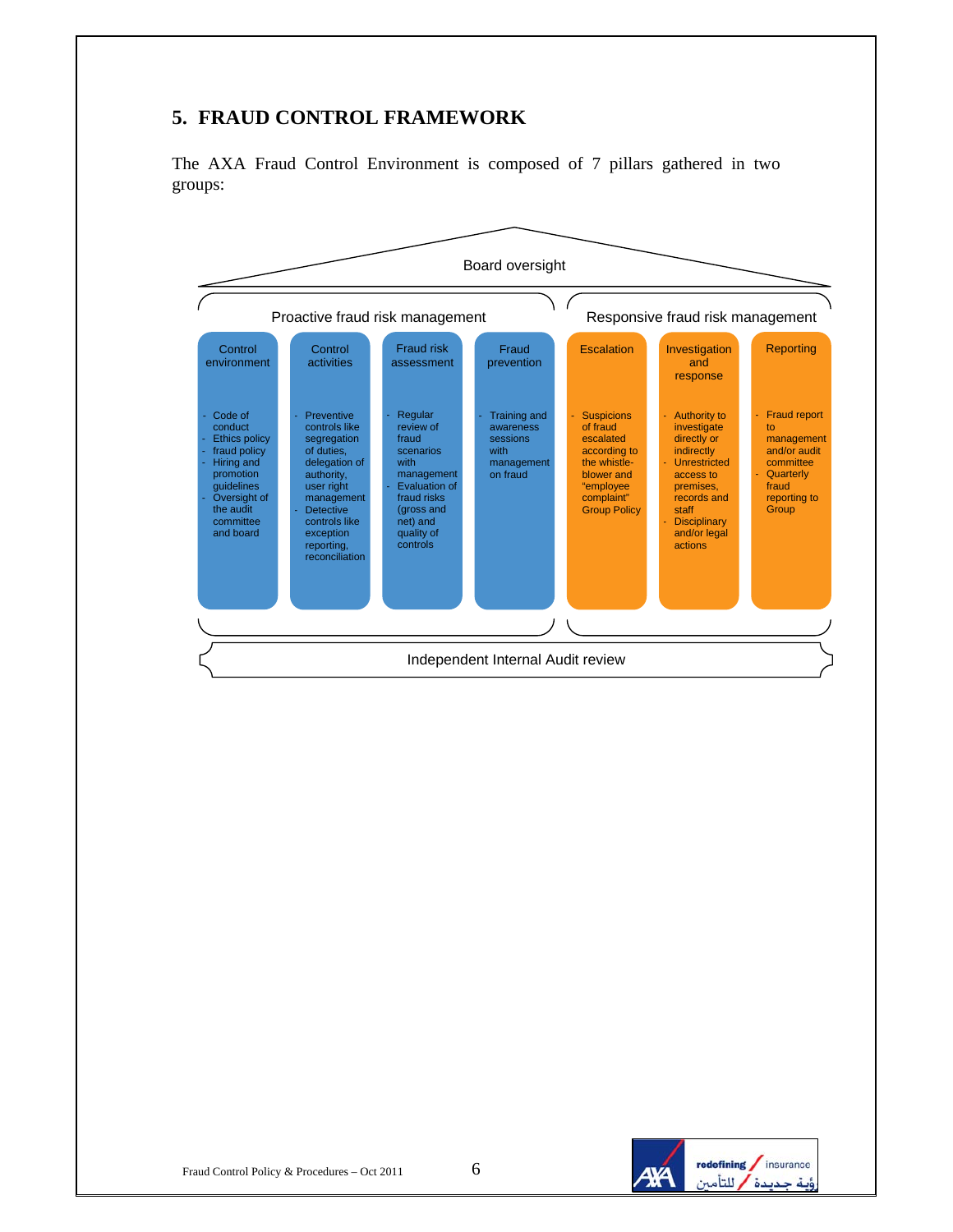## **6. ROLES AND RESPONSIBILITIES**

#### **A. The Board**

The Board of Directors has the overall responsibility for overseeing the Fraud Control Framework and is responsible for approving, reviewing and monitoring compliance with the Policy. The Board may delegate this responsibility to the Board Executive Committee and Audit Committee. The management of the Fraud Control Framework is outlined below in the "three lines of defence" model.

|            | <b>AXA Gulf Boards</b>                                                                                                     |                                                                                                                                                                                                                                                                                                                                                                              |  |  |
|------------|----------------------------------------------------------------------------------------------------------------------------|------------------------------------------------------------------------------------------------------------------------------------------------------------------------------------------------------------------------------------------------------------------------------------------------------------------------------------------------------------------------------|--|--|
|            | Board committees                                                                                                           |                                                                                                                                                                                                                                                                                                                                                                              |  |  |
|            |                                                                                                                            |                                                                                                                                                                                                                                                                                                                                                                              |  |  |
| $1st$ line | <b>Management and staff</b><br>Executive<br>management,<br>management and staff                                            | Management and staff are responsible for<br>implementing and operating the necessary<br>controls to mitigate fraud risks. Fraud<br>prevention and detection is primary<br>responsibility of management.                                                                                                                                                                      |  |  |
| $2nd$ line | <b>Risk / control functions</b><br>Risk management, Compliance,<br>Fraud detection and investigation,<br>Legal and Finance | functions are responsible for<br>These<br>facilitating the implementation of the fraud<br>control framework and monitoring its<br>effectiveness. Fraud investigation should<br>be handled by specialist staff; remote from<br>day-to-day operations, who may also<br>guide the 1 <sup>st</sup> line of defence in such<br>activities where trained resource is<br>available. |  |  |
| $3rd$ line | <b>Internal Audit</b>                                                                                                      | Internal Audit<br>provides independent<br>assurance on the effectiveness of the Fraud<br>Control Framework. It may also be in<br>charge of anti-fraud activities whose<br>effectiveness shall then be assessed by non<br>Internal Audit personnel.                                                                                                                           |  |  |

#### **External review**  *External audit, Regulators, Rating Agencies*

The preferred organisational structure of the Fraud Control Framework locates antifraud functions in the 2nd line of defence either as a distinct team or integrated in larger teams. This Fraud Team must report to a sufficiently senior level in the organisation and have unrestricted access to the Audit Committee to safeguard independence and objectivity.

For further information please refer to the section "Investigation and Response".

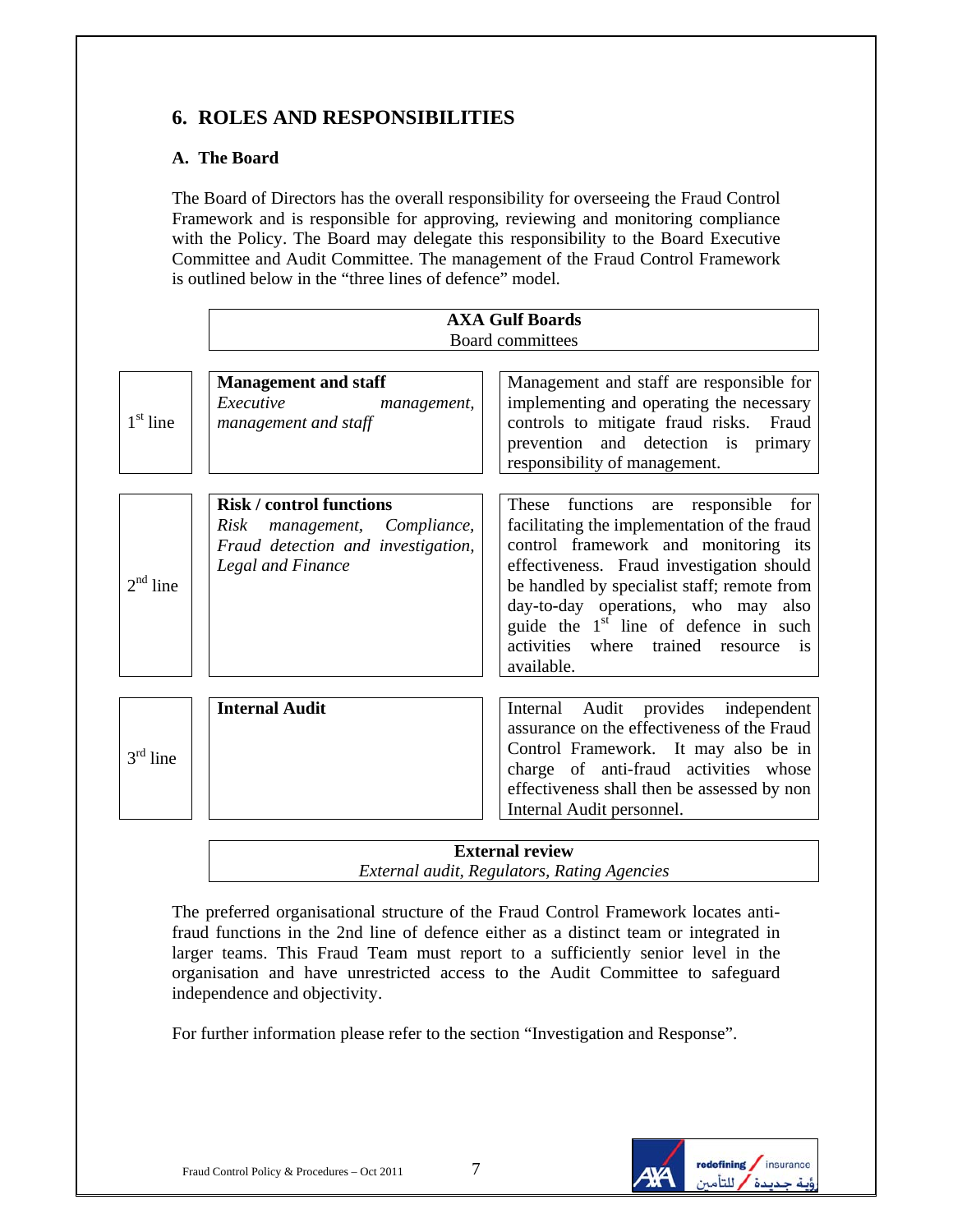#### **B. The management**

Management is responsible for establishing and maintaining an effective control system at a reasonable cost. This includes designing and operating fraud controls. Strict adherence to KPI may show fraud have occurred.

Fraud investigation responsibilities and the Fraud Control Officer role must be formally appointed by the management in co-operation with the Group Fraud Control Officer.

#### **C. Staff**

All permanent, temporary and contract staff are required to make themselves aware of this policy, report all suspicions of fraud to the Fraud Team or management, and to co-operate fully with investigations.

#### **D. Fraud Control Officers**

#### (i) Group Fraud Control Officer

The Group Fraud Control Officer is in charge of steering the anti-fraud framework of the Group. Specific responsibilities are to:

- Updating the Fraud Control Standard and Policy at least every two years.
- Assessing the effectiveness of the anti-fraud efforts carried out in AXA companies.
- Co-ordinating the anti-fraud efforts by initiating a fraud community whereby best practices may be transferred.
- Follow-up on most significant frauds and remediation plans.
- Reporting to the Group Audit Committee.

#### (ii) AXA Gulf Fraud Control Officer

The Fraud Control Officer must be formally appointed by Senior Management, and has overall responsibility for the oversight of fraud controls in AXA Gulf. The Local Fraud Control Officer is responsible for:

- Implementation of a fraud policy approved by the Audit Committee on behalf of Board.
- Organisation of fraud awareness campaigns to increase staff understanding of the impact of fraud risks on the firm,
- Co-ordination of fraud control efforts across local businesses to include,
	- o Oversight of the assessment of fraud risk,
	- o Foster fraud detection and prevention controls,
	- o Oversight of adequate resources and implementation of procedures to respond to fraud events as they are detected,
	- o Dissemination of fraud control best practice,
- Provision of regular reports to the Board, the Audit Committee and Executive Committee on the impact of frauds detected and the measures taken to mitigate identified fraud risks,

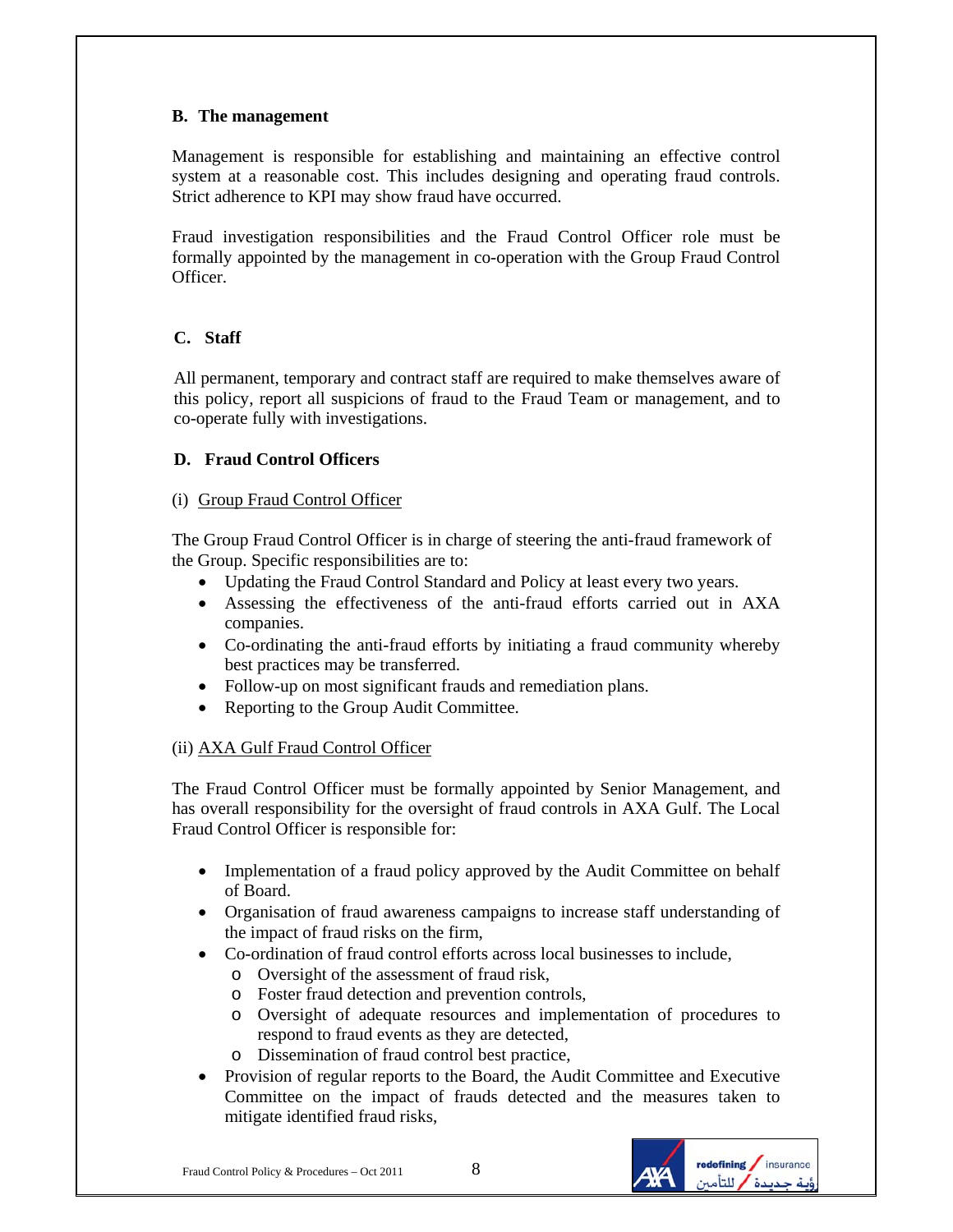• Reporting to the Group Fraud Control Officer all detected, suspected or alleged internal and external frauds in accordance with the reporting standard described in section "Group Fraud Reporting".

Fraud Control Officer must have direct access to the CEO of their company and to the Chairman of the Audit Committee to escalate concerns. Fraud Control Officer must maintain oversight of all fraud investigations carried out, will be authorised to access any data and personnel in the context of fraud investigations.

The CEO shall nominate a staff member from the Compliance Department as the Fraud Control Officer of the Company. This role will currently undertaken by:

C Ajay Kumar, Head of Regional Compliance who can be contacted as follows: Phone: +973 17202208; Fax: + 973 17227377; E-mail: ajay.kumar@axa-gulf.com / compliance@axa-gulf.com

#### **E. The Internal Audit**

Professional Standard  $1220<sup>1</sup>$  of the Institute of Internal Auditors requires internal auditors to apply due professional care with respect to fraud detection in conducting audit engagements. This means<sup>2</sup>:

- Consider fraud risks in assessments of control designs
- Have sufficient knowledge of fraud to identify red flags
- Be alert to opportunities that could allow fraud such as control weaknesses
- Evaluate the indicators of fraud and decide whether any further action is necessary
- Notify the appropriate authorities within the company when fraud has occurred and recommend investigation

Internal Audit should provide assurance on the efficiency of the Fraud Control Framework. In the event anti-fraud responsibilities are allocated to the Internal Audit (IAD), the IAD charter should specifically recognise that this restricts the Internal Audit's ability to fulfil its assurance role.

## **7. ESCALATION**

AXA encourages all employees to escalate suspicions of fraud within the framework set out in the Compliance and Ethics Guide.

AXA encourages any complaint to be nominative to facilitate the investigation.

Nevertheless the complainant's name can be kept confidential at all stages of the investigation if required so by the complainant.



 $\overline{a}$ *1 New release of Standards issued in May 2010*

*<sup>2</sup> 2010 Fraud Examiners Manual issued by the ACFE (Association of Certified Fraud Examiners)*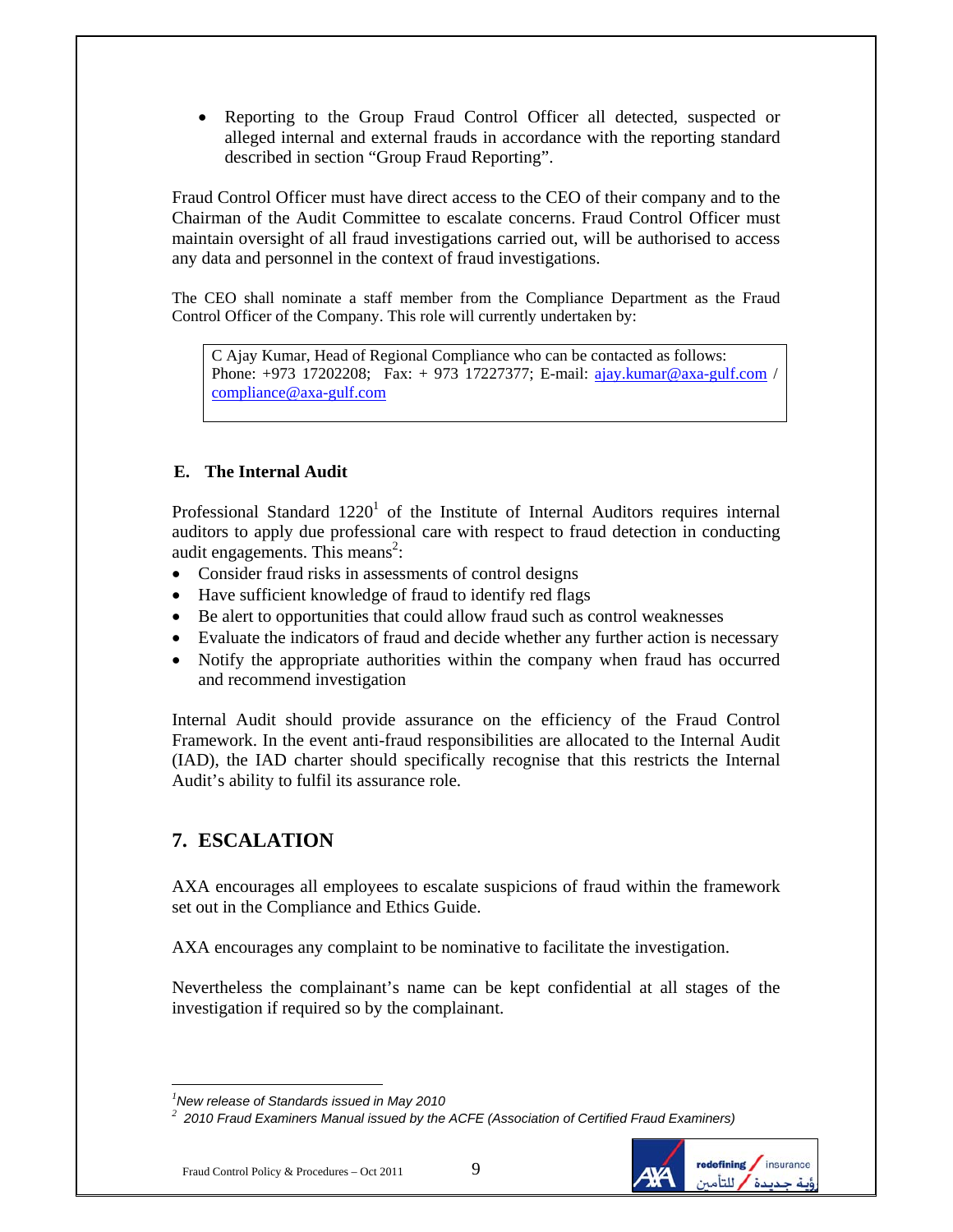## **8. INVESTIGATION AND RESPONSE**

#### A. Statement of intent

AXA will maintain cost effective mechanisms that ensure suspected fraud is thoroughly and appropriately investigated, so that the firm understands the impacts and root causes of all such events, and responds consistently to each issue as it arises.

#### B. Investigation Standard

All fraud investigations will be overseen by a local Fraud Team.

Entities will maintain escalation criteria, response procedures and protocols which describe how they will manage identified fraud events, which specifically describe the resources which will be made available to undertake investigations in compliance will local laws and regulations. These protocols must be reviewed by the Group Fraud Control Officer. The escalation process for AXA Gulf is covered in Section 9 - REPORTING OF SUSPECTED FRAUD.

Investigations will be concluded with a final report detailing the allegation, inquiries undertaken, findings, conclusions, resolution and corrective steps to be undertaken, and control improvements recommended. The report will be prepared in a manner which meets the needs of the Audit Committee/Board whilst complying with local legal requirements to avoid putting prejudicing legal and criminal prosecution.

#### C. Investigation Objectives

A fraud investigation consists of gathering sufficient information to determine whether fraud has occurred, who was involved, the methods used to circumvent controls, and the loss or exposures arising. Investigations will be sensitive to the rights of individuals but will be conducted on an independent basis regardless of the suspected wrongdoer's length of service or position in the organisation.

Key elements which must be taken into account in undertaking an investigation include

- Confidentiality
- Maintaining the integrity of the investigator, ensuring no possible conflict of interest with the area being investigated
- Evidence collection, preservation and presentation standards
- Documentation of the investigation steps and decisions taken

#### D. Response to Investigation Findings

AXA considers a fraud event as "significant" when it meets any of the following criteria:

• Foreseeable net financial loss exceeds €1m

• Extended reputational risk occurs (for example, one-off adverse national media coverage, an inability to service customers for extended period of time, frequent major impacts on customers)

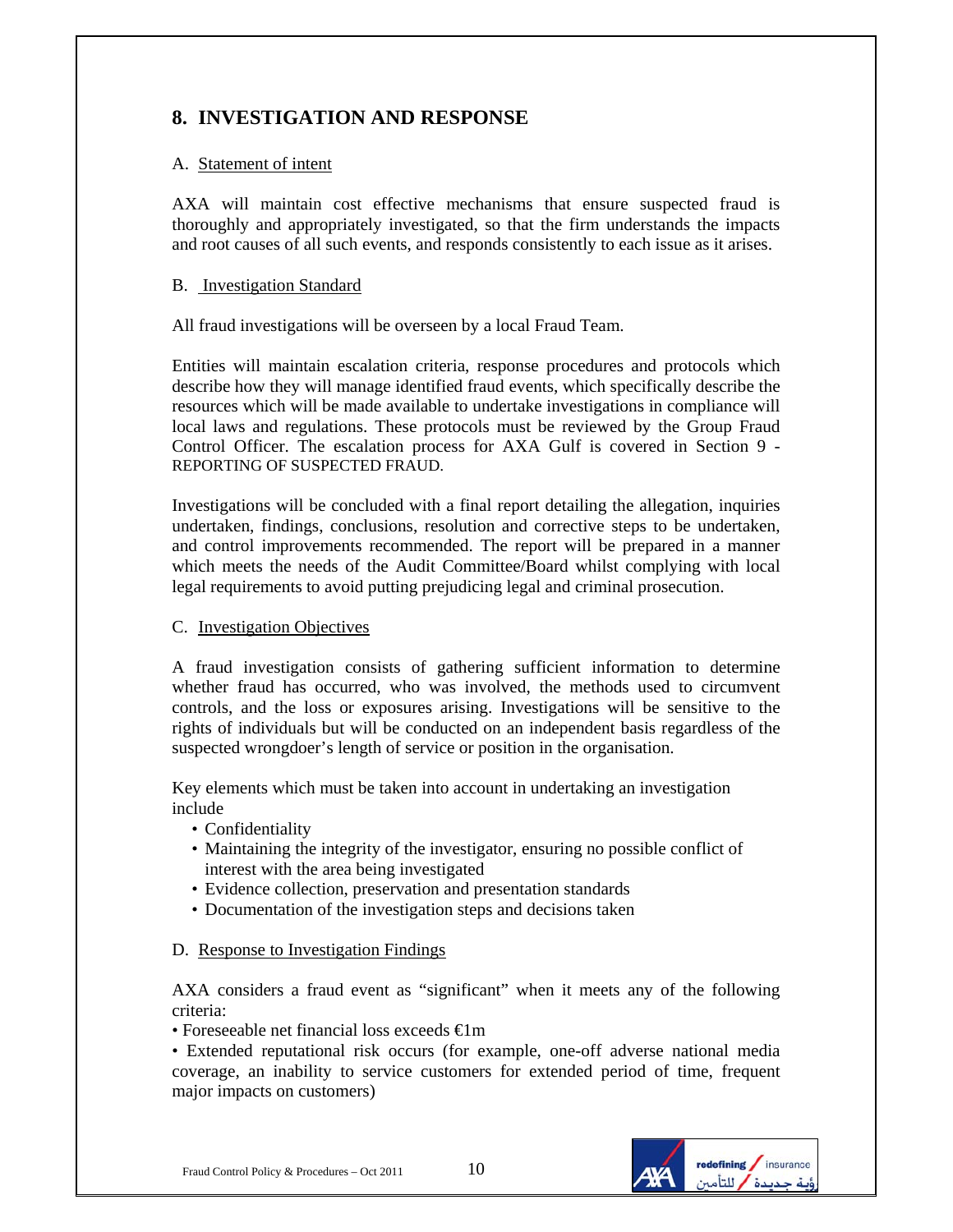• Severe legal and regulatory risk arises (from for example a breach in regulations, or where a product is required to be withdrawn by the regulator)

The local Fraud Control Officer must report all fraud events according to the following table:

|                           | Internal fraud                                                                                                                                                                                                                                                           | <b>External fraud</b>                |
|---------------------------|--------------------------------------------------------------------------------------------------------------------------------------------------------------------------------------------------------------------------------------------------------------------------|--------------------------------------|
| Threshold                 | All fraudulent events from $0 \in$                                                                                                                                                                                                                                       | All fraudulent events from $\in$ 10k |
| Frequency of<br>reporting | Every quarter on the 10th working day of the following month:<br>- 10 <sup>th</sup> working day of April for Q1<br>- 10 <sup>th</sup> working day of July for Q2<br>- 10 <sup>th</sup> working day of October for Q3<br>- 10 <sup>th</sup> working day of January for Q4 |                                      |

Internal fraud relates to all fraudulent behaviours and acts perpetrated by salaried staff of the Group or by tied agents (commercial external parties under a contract of exclusivity to represent AXA).

External fraud relates to all fraudulent behaviours and acts perpetrated by non-tied distributors, vendors, contractors, consultants, outside agencies, governmental or nongovernmental organisations and any unrelated party.

Insurance claim frauds are perpetrated by customers or third party claimants declaring false of exaggerated claims. Organised crime occurs when a number of otherwise disparate events are believed to be influenced by an overarching co-ordinating force. This does not include suspicious events that are deemed to be similar, but where there is no evidence of collusion or co-ordination between the parties. Organised claims fraud is within the scope of this Policy and must be reported. Other claims fraud only involving customers or third parties acting alone should not be included in the Group Fraud Reporting.

Reporting must be made in English using the Operational Risk System (ORS) deployed by Group Risk Management. Fraud Control Officers are responsible for making the information available on time and with the adequate level of detail necessary to understand the fraud scheme, and for updating ORS fraud reports when appropriate.

The 2011 IFC manual includes reporting needs on frauds impacting IFC controls. In agreement with Group IFC, fraud control officer is expected to stress out frauds that occurred due to a deficiency in an IFC control. This detail is required twice a year (Q2 and Q4 returns).

The following process is suggested:

- Local IFC and Fraud control officer get together to flag the IFC related events. Failure description should be written jointly to ensure adequate explanation on the IFC failure (type of control involved)

- Fraud Control officer reports frauds in ORS

- Fraud Control officer indicates to Group Fraud Control Officer in his/her accompanying e-mail which of the reported events where jointly flagged "IFC related" (ORS event number or Excel flag)

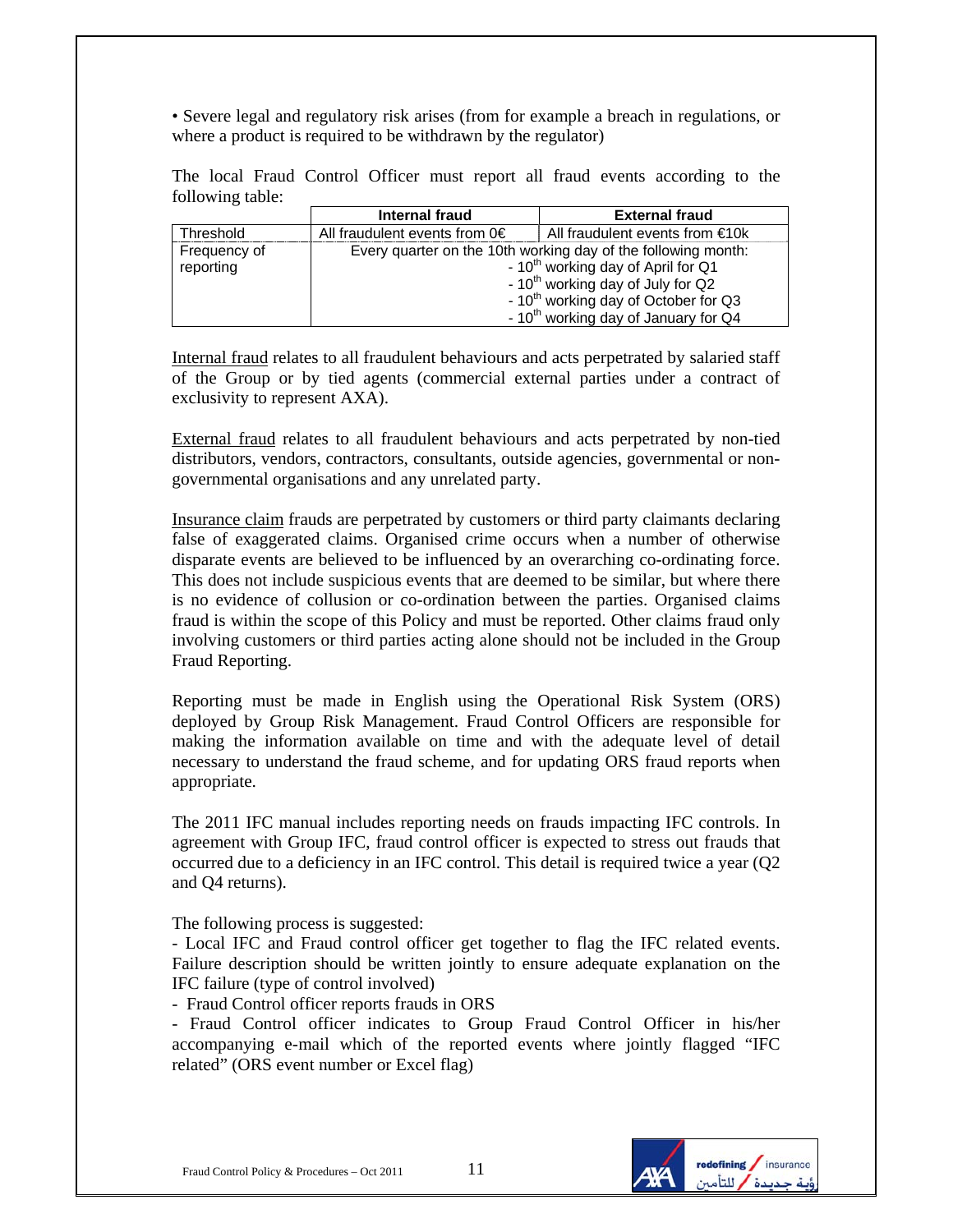Group Fraud Control Officer will report relevant items to Group IFC on the same frequency.

The Group Fraud Control Officer is in charge of collecting the information and reporting to the Group Audit Committee in an agreed format. Any fraudulent events below €100k individual loss impact will be considered as an "incident". Any fraudulent event above  $\bigoplus$ m individual loss will be reported with additional detail to be provided.

### **9. REPORTING OF SUSPECTED FRAUD**

- a) The prevention of fraud and the protection of the Company is the responsibility of every member of our staff. Where Management or staff become aware of an actual fraud, or have satisfied themselves that there is a strong possibility that a fraud is being committed, they are encouraged to report promptly within 24 hours of having obtained the information.
- b) A It is not possible to provide an exhaustive list of incidents and conditions that should be reported. However, below are incidents that **MUST** be reported even in cases where there is some element of doubt.
	- Fraud, alleged or suspected fraud, business or financial irregularities, and any other doubtful transactions concerning AXA or a third party involving employees;
	- Requests by police or similar official bodies for information, documentation or a witness statement, except for questions on the existence of compulsory insurance cover;
	- Known, alleged, or suspected forgery of documents or signatures, irrespective of the source;
	- Theft or unaccountable loss of any assets owned by, or in the care of AXA Gulf
	- Malicious damage to offices and equipment, including computer systems and data by viruses or similar related security threats;
	- Anonymous letters or phone calls containing either threats or allegations of wrongdoing against the company by any employee;
- c) Where the following apply to an employee, a report should also be made:
	- The questioning, arrest, impending prosecution or conviction by the local authority for serious offences either committed or alleged;
	- The unexplained disappearance from their usual place of business, employment, or residence
	- The institution of bankrupt proceedings or the insolvency of any company that they may have been involved with, where malpractice is suspected and which results or may result in a loss to AXA Gulf.